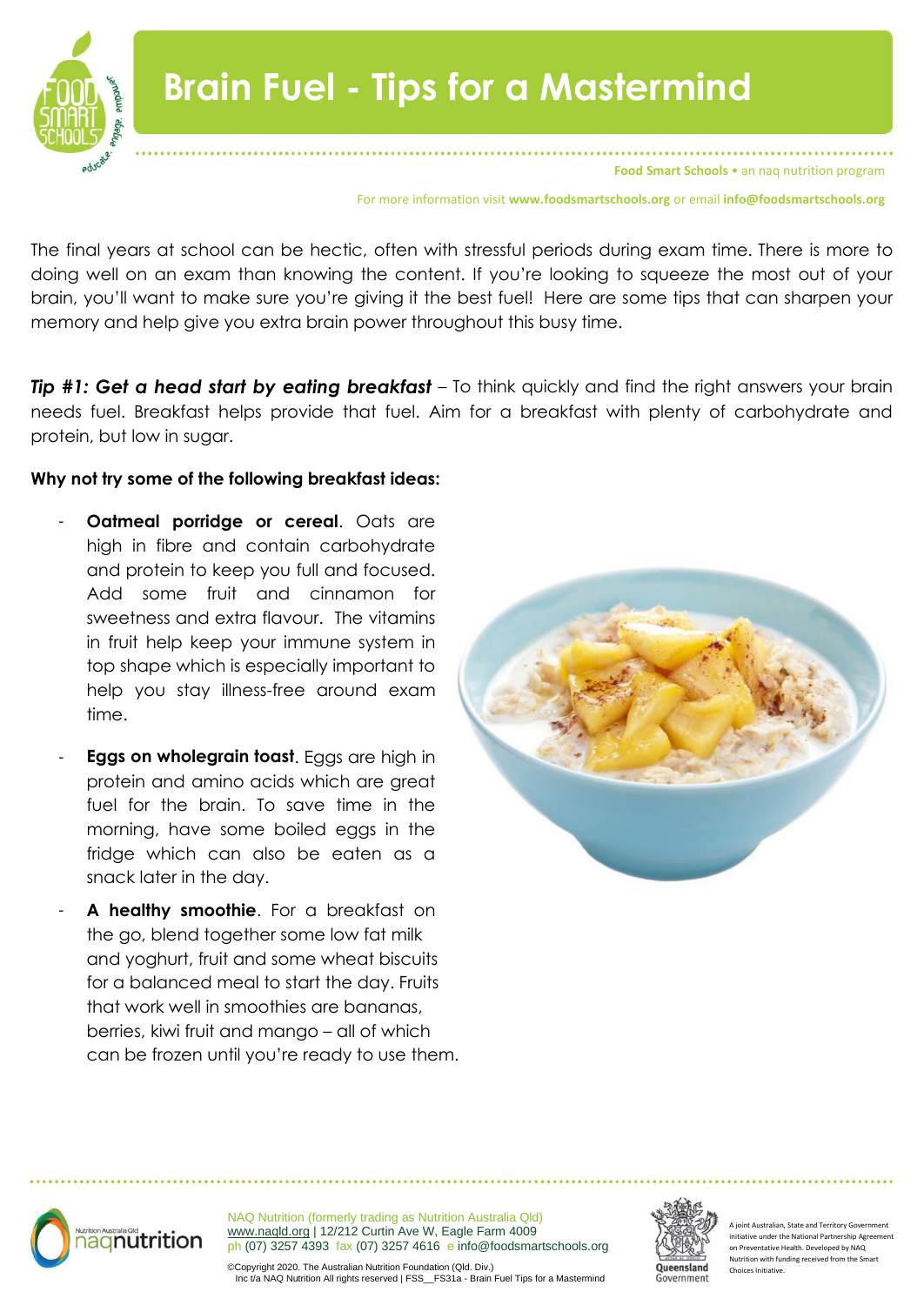

**Food Smart Schools** • an naq nutrition program

#### For more information visit **www.foodsmartschools.org** or email **info@foodsmartschools.org**

*Tip #2: Omega-3 oils to keep your brain running smoothly* –Just like putting oil into a car to help it run smoothly, omega-3 oils are essential to keep your brain running well. Omega-3 oils are found in oily fish (e.g. salmon and tuna). If you don't eat the recommended 2 serves of oily fish a week, or you are a vegetarian, flax seeds and walnuts can give you some of the oils your brain needs.

# **Get more Omega-3 oils into your day:**

**Eat more oily fish like tuna or salmon.** Tinned fish can be a great snack that doesn't need refrigerating until the can is opened. Try it on its own, with wholegrain crackers, or on a salad sandwich.

**Tip #3 Carbohydrate** – Eating carbohydrate rich foods is important because they are converted to glucose when digested. Not all carbohydrate containing foods are equal. Glucose is our brain's primary energy source. The best types are those found in grainy bread, pasta and wholegrain cereals. The body takes a little longer to digest these carbohydrates and releases glucose into the bloodstream more slowly. This means that the energy derived from these carbohydrates will generally last longer. Also, eating foods high in carbohydrate increases the levels of serotonin in your brain. When your serotonin levels are high, you feel calmer and more relaxed, which is important if you're taking an exam.

*Tip #4: Power up with protein foods* - Once foods high in protein are digested, they are broken down into amino acids that help keep the brain alert and focused. Foods high in protein include red meat, chicken, fish, eggs, legumes, nuts and seeds and dairy products.

# **Try some of these quick meal and snack ideas to make sure you're getting enough protein:**

- Wholegrain crackers and cheese
- Low fat yoghurt
- Mixed nuts (your school may be nut free so check this before bringing to school)
- Adding cheese, egg or lean meat like chicken to a sandwich.



NAQ Nutrition (formerly trading as Nutrition Australia Qld) [www.naqld.org](http://www.naqld.org/) | 12/212 Curtin Ave W, Eagle Farm 4009 ph (07) 3257 4393 fax (07) 3257 4616 e info@foodsmartschools.org



bint Australian, State and Territory Govern initiative under the National Partnership Agreement on Preventative Health. Developed by NAQ Nutrition with funding received from the Smart Choices Initiative.